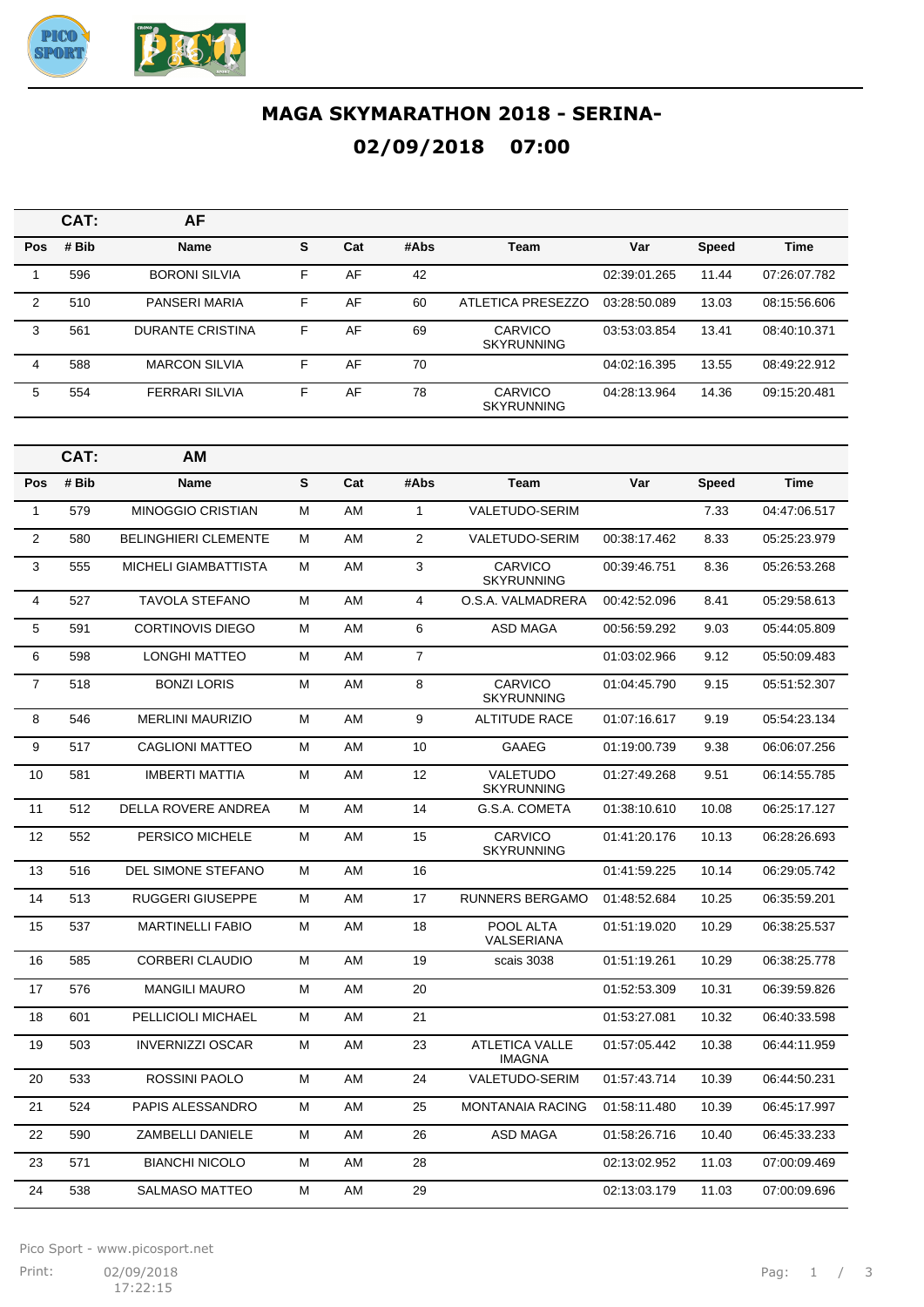

## **MAGA SKYMARATHON 2018 - SERINA-02/09/2018 07:00**

|     | CAT:  | AM                        |   |     |      |                                               |              |              |              |
|-----|-------|---------------------------|---|-----|------|-----------------------------------------------|--------------|--------------|--------------|
| Pos | # Bib | Name                      | S | Cat | #Abs | Team                                          | Var          | <b>Speed</b> | Time         |
| 25  | 584   | <b>DEDEI DARIO</b>        | м | AM  | 30   | scais 3038                                    | 02:13:49.971 | 11.04        | 07:00:56.488 |
| 26  | 563   | NODARI PAOLO              | М | AM  | 31   | LIBERO                                        | 02:13:52.972 | 11.04        | 07:00:59.489 |
| 27  | 543   | <b>MASONI DAVID</b>       | м | AM  | 32   | <b>ATLETICA CRAL</b><br><b>BANCO POPOLARE</b> | 02:17:13.083 | 11.09        | 07:04:19.600 |
| 28  | 592   | <b>TITTA ALESSANDRO</b>   | м | AM  | 33   | <b>SCAIS 3038</b>                             | 02:26:00.855 | 11.23        | 07:13:07.372 |
| 29  | 570   | <b>DEPONTI MATTEO</b>     | м | AM  | 34   | ASD MAGA                                      | 02:28:08.672 | 11.27        | 07:15:15.189 |
| 30  | 549   | <b>COSTANTINO ANDREA</b>  | м | AM  | 35   |                                               | 02:29:47.976 | 11.29        | 07:16:54.493 |
| 31  | 578   | REGAZZONI PIETRO          | м | AM  | 36   |                                               | 02:34:50.634 | 11.37        | 07:21:57.151 |
| 32  | 525   | <b>VISTALLI SVEN</b>      | м | AM  | 38   | <b>LIBERO</b>                                 | 02:37:35.952 | 11.42        | 07:24:42.469 |
| 33  | 519   | <b>BIAVA MARCO</b>        | м | AM  | 40   |                                               | 02:38:21.976 | 11.43        | 07:25:28.493 |
| 34  | 575   | <b>LORENZI MICHELE</b>    | м | AM  | 41   | <b>LIBERO</b>                                 | 02:38:58.514 | 11.44        | 07:26:05.031 |
| 35  | 506   | PIRLO PIETRO              | м | AM  | 43   | ROSA RUNNING                                  | 02:44:14.163 | 11.52        | 07:31:20.680 |
| 36  | 548   | <b>MAGGIONI MARIO</b>     | м | AM  | 44   |                                               | 02:46:47.512 | 11.56        | 07:33:54.029 |
| 37  | 599   | <b>BERGAMELLI ENRICO</b>  | м | AM  | 45   | ASD GAN NEMBRO                                | 02:58:43.139 | 12.15        | 07:45:49.656 |
| 38  | 551   | <b>LONGA MASSIMILIANO</b> | м | AM  | 48   | <b>TEAM CHIAPPETTO</b>                        | 03:06:39.389 | 12.28        | 07:53:45.906 |
| 39  | 500   | PERUZZO GIANLUCA          | м | AM  | 49   | ASVATTHA YOGA<br><b>VICENZA</b>               | 03:08:10.187 | 12.30        | 07:55:16.704 |
| 40  | 569   | <b>BONALUMI STEFANO</b>   | м | AM  | 50   | <b>ASD ATLETICA</b><br><b>SARNICO</b>         | 03:10:39.277 | 12.34        | 07:57:45.794 |
| 41  | 509   | <b>BOSIO LUCIO</b>        | М | AM  | 51   | OFFICINE CONDOR                               | 03:11:25.800 | 12.35        | 07:58:32.317 |
| 42  | 528   | <b>DISARO ROBERTO</b>     | м | AM  | 52   | <b>ATLETICA MEDA</b>                          | 03:15:22.414 | 12.41        | 08:02:28.931 |
| 43  | 539   | <b>MANGILI STEFANO</b>    | Μ | AM  | 53   | ASD FO' DI PE                                 | 03:18:34.777 | 12.46        | 08:05:41.294 |
| 44  | 566   | NAVA MASSIMO              | M | AM  | 54   |                                               | 03:19:16.037 | 12.47        | 08:06:22.554 |
| 45  | 593   | BERNORIO ALESSANDRO       | м | AM  | 55   | <b>AVIS MARATHON</b><br><b>VERBANIA</b>       | 03:19:22.041 | 12.48        | 08:06:28.558 |
| 46  | 511   | <b>ROTA VAINER</b>        | М | AM  | 57   | ATLETICA COLOGNO<br>AL SERIO                  | 03:23:10.661 | 12.54        | 08:10:17.178 |
| 47  | 574   | <b>ACERBIS MASSIMO</b>    | M | AM  | 58   | BG795 - BERGAMO<br><b>STARS ATLETICA</b>      | 03:24:55.226 | 12.56        | 08:12:01.743 |
| 48  | 572   | VALOTA PAOLO              | М | AM  | 59   |                                               | 03:24:55.229 | 12.56        | 08:12:01.746 |
| 49  | 565   | PALENI UBALDO             | М | AM  | 61   |                                               | 03:31:24.180 | 13.07        | 08:18:30.697 |
| 50  | 502   | MORLACCHI ROBERTO         | М | AM  | 62   | MORCC IN PE                                   | 03:35:53.312 | 13.14        | 08:22:59.829 |
| 51  | 573   | AMIGONI MARCO             | М | AM  | 63   | <b>RUNCARD</b>                                | 03:36:40.087 | 13.15        | 08:23:46.604 |
| 52  | 558   | PAMPOLINI LORIS           | М | AM  | 64   | CARVICO<br><b>SKYRUNNING</b>                  | 03:38:19.871 | 13.18        | 08:25:26.388 |
| 53  | 556   | REFOLO UMBERTO            | м | AM  | 65   | CARVICO<br><b>SKYRUNNING</b>                  | 03:38:20.155 | 13.18        | 08:25:26.672 |
| 54  | 501   | RIZZI ANDREA              | М | AM  | 66   | MORCC IN PE                                   | 03:39:54.949 | 13.20        | 08:27:01.466 |
| 55  | 587   | RODESCHINI LUCA           | м | AM  | 71   |                                               | 04:08:02.337 | 14.04        | 08:55:08.854 |
| 56  | 586   | PEZZOTTA LIVIO            | М | AM  | 72   | RIN TEEN TEAM                                 | 04:09:55.137 | 14.07        | 08:57:01.654 |